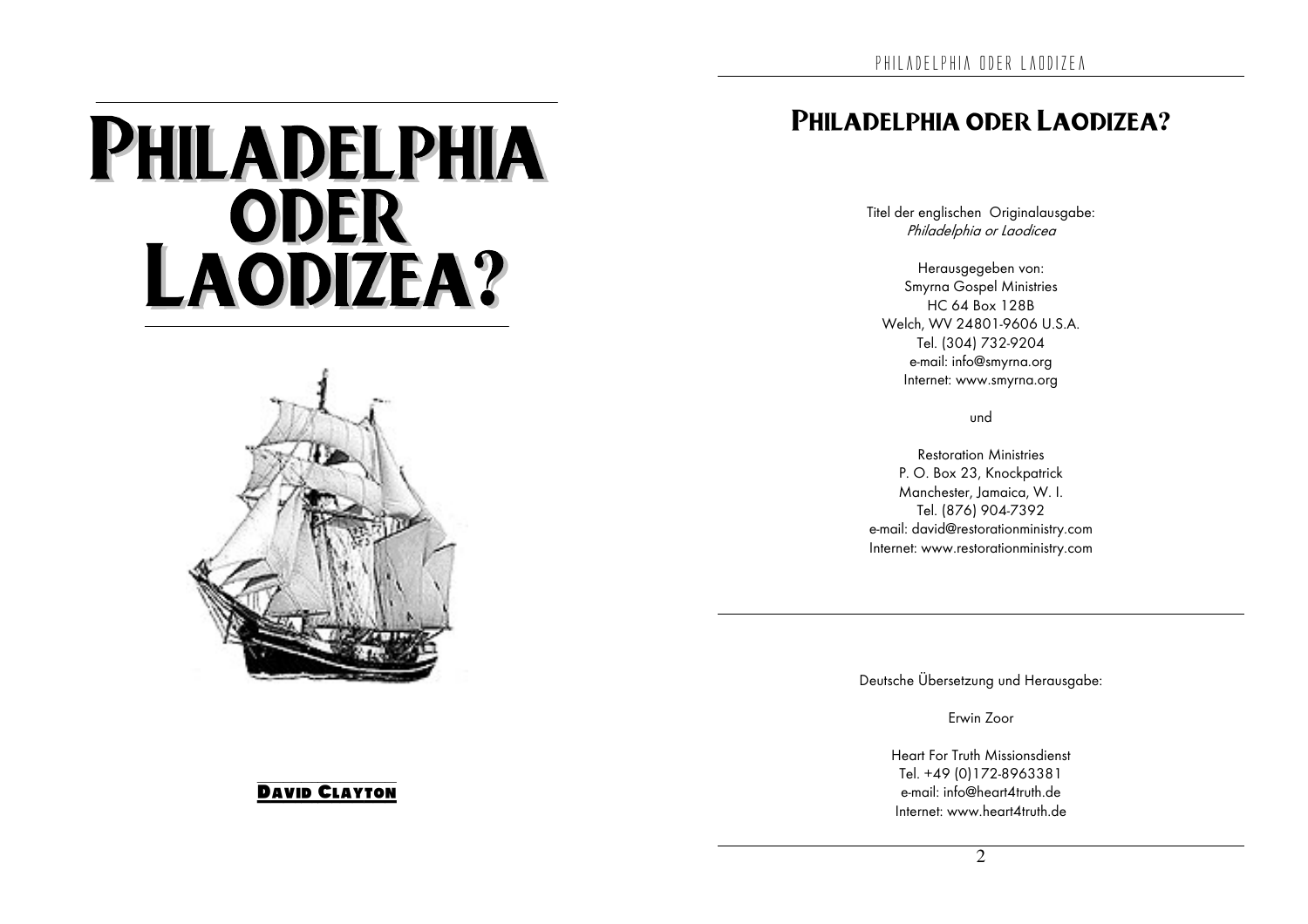#### DIE STA-GEMEINDE UND LAODIZEA

Eines der Dinge, die sich früh ins Denken eines jeden Siebenten-Tags-Adventisten einprägt, ist der Gedanke, dass Laodizea Gottes Gemeinde in den letzten Tagen darstellt. Sobald eine Person in die STA-Gemeinde eintritt, wird ihr klar gemacht, dass die siebententags-adventistische Gemeinde dargestellt wird von der siebenten Gemeinde, der Gemeinde Laodizea, von den sieben erwähnten Gemeinden in Offenbarung 2 und 3. Es ist nicht schwierig diese Behauptung zu unterstützen, weil es eine Menge Schriften von Ellen G. White gibt, in denen sie deutlich sagt, dass die Gemeinde im Zustand von Laodizea ist und in denen die STA-Gemeinde als Landizea identifiziert wird.

Im adventistischen Denken werden die sieben Gemeinden in der Offenbarung als sieben chronologische Stationen in der Geschichte der christlichen Kirche verstanden. So wird das offiziell erklärt. Die Gemeinden sind: Ephesus, Smyrna, Pergamon, Thyatira, Sardes, Philadelphia und Laodicea.

Man glaubt, dass Ephesus die apostolische Ära von der Zeit Jesu, bis zu der Zeit des Todes des letzten Apostels ca. 100 n. Ch. abdeckt. Smyrna deckt die Zeit von 100 n. Ch. bis ca. 313 n. Ch. ab, und Pergamon ging von 313 bis 538, als sich das Papsttum voll etabliert hatte als eine dominierende Macht. Thyatira umfasst die Periode der päpstlichen Herrschaft von 538 bis 1517, als die protestantische Reformation unter Martin Luther begann. Sardes deckt die protestantische Periode ab, von 1517 bis 1833, als die große zweite Adventbewegung unter William Miller begann. Die Philadelphia-Periode ging weiter von der Zeit, in der William Miller 1833 zu predigen anfing, bis irgendwann in die 1840-er, als sich die Gemeinde der Siebenten-Tags-Adventisten formte. Die STA-Gemeinde würde von den 1840-ern bis zum zweiten Kommen Jesu dauern, welche die Landizea-Periode darstellt.

So wird es erklärt. Wenn du die Darstellung der sieben Gemeinden auch so verstehst, dann resultiert daraus - wenn du gerettet werden und ein Teil des Planes Gottes in den letzten Tagen sein willst - dass du zu der Gemeinde Laodizea gehören musst. Nun,

wenn du dazu noch akzeptierst, dass Laodizea die Gemeinde der Siebenten-Tags-Adventisten darstellt, dann musst du ein Mitglied dieser Gemeinde sein um gerettet zu werden.

Das ist die Denkweise, die zu Aussagen geführt hat, wie die, die der Adventist Review vor ein paar Jahren veröffentlicht hat:

> "Sie (die STA-Gemeinde) ist das einzige von Gott gegründete und ernannte Mittel, zur Errettung des Sünders." "... sie ist das Tor zum Himmelreich für die sündenkranke Seele. ... Niemand behauptet, dass Gottes Gemeinde makellos oder fehlerfrei sei, aber sie ist Gottes Gemeinde und es sollten alle zurücktreten und Gott sich um sein Eigentum kümmern Jassen." (Review, Februar 1995, S. 2 - Inter-Amerikanische Ausgabe).

> "Viele sind dazu verleitet worden, unseren Status der "Übrigen" oder unsere Berufung anzuzweifeln. Sie machen einen Fehler, der bis in die Ewigkeit reichen könnte. Das inspirierte Wort sagt uns, dass Gott das noble Schiff, das das Volk Gottes trägt, sicher in den Hafen führen wird, und dass der Übertritt in eine neue Organisation Glaubensabfall bedeuten würde. Die Bibel ist deutlich. Gott hat eine Gemeinde der Übrigen in diesen letzten Tagen ins Leben gerufen. Die Beschreibung passt auf keine andere Gemeinde, außer allein auf unsere, der einzig und allein die Botschaft der gegenwärtigen Wahrheit gegeben wurde." (Review, September 1994, S.7)

Das ist die Art des Denkens, die aus der Idee heraus kommt, dass die STA-Gemeinde Landizea - Gottes wahre Gemeinde in den letzen Tagen - verkörpert.

#### **AUFEINANDER FOLGENDE GEMEINDEN?**

Lass uns dieses Konzept von Laodizea - als der letzten Gemeinde untersuchen. Alles hängt von der Frage ab, ob diese sieben Gemeinden in der Offenbarung, zeitlich aufeinanderfolgende Etappen in der Geschichte der wahren christlichen Gemeinde Gottes auf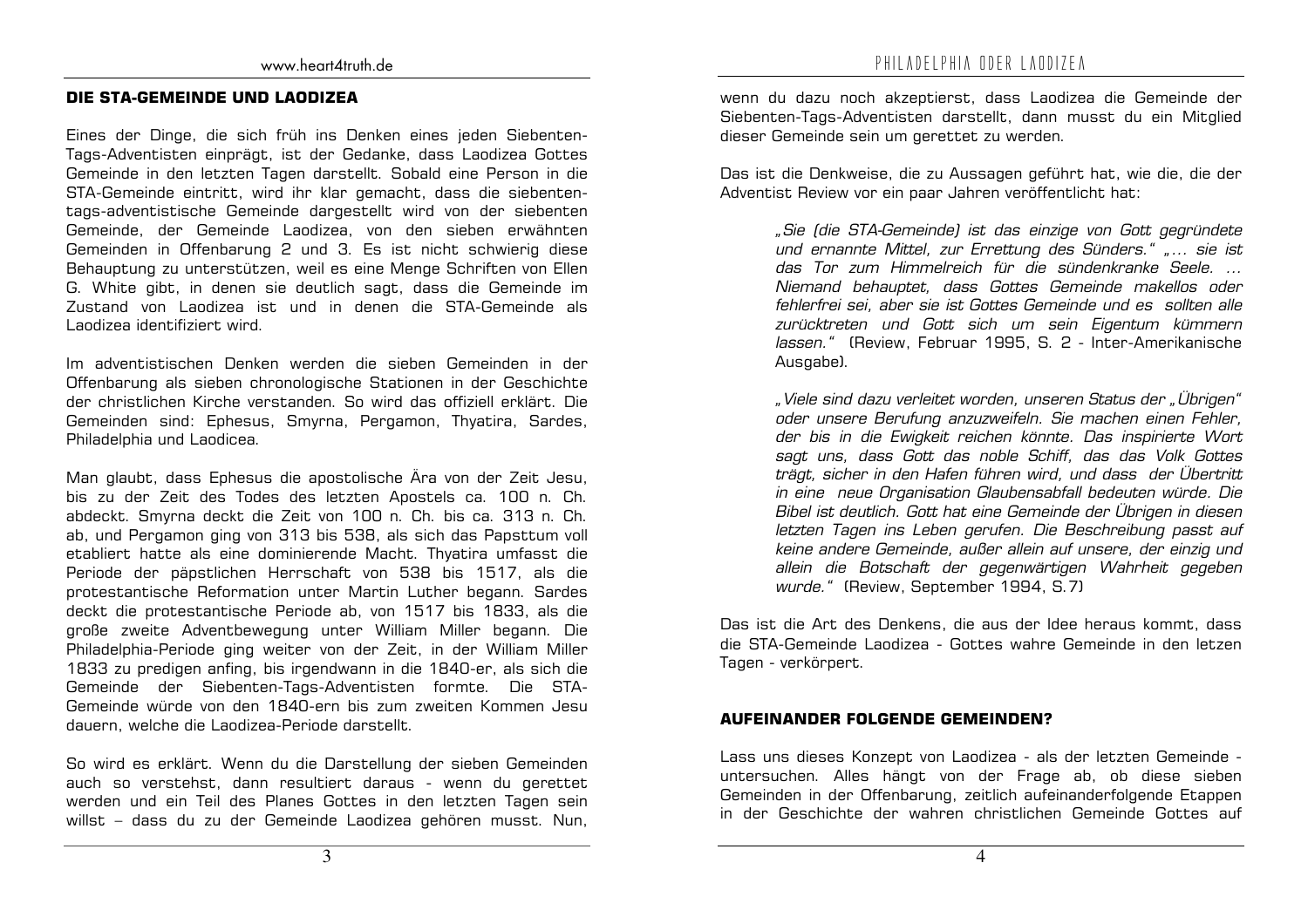Erden darstellen. Wenn Smyrna in Szene tritt, ist Ephesus bereits gegangen? Nimmt Pergamon den Platz Smyrnas ein, und in unserer Zeit, wenn Laodizea die Bühne betritt, hört Philadelphia auf zu existieren? Ist Laodizea heute die einzig Übriggebliebene aus den sieben Gemeinden? Das ist der populäre Glaube des Siebenten-Tags-Adventismus.

Lass uns diesbezüglich einige Punkte in Betracht ziehen. Das Buch der Offenbarung gilt hauptsächlich für die Endzeit. Der Schwerpunkt dieses Buches liegt auf einer Zeitperiode, welche die Bibel "den Tag des Herrn" nennt - wenn Gott beginnt die Zügel der menschlichen Angelegenheiten wieder in die eigenen Hände zu nehmen. Es ist ganz klar, dass die Betonung der Offenbarung auf der letzten großen Krise liegt, in der entschieden wird, wer das Zeichen des Tieres und wer das Siegel des lebendigen Gottes erhält.

In Offenbarung 1:8,11 spricht Jesus. Johannes sagt, dass er eine laute Stimme hört, die sagt: "Ich bin das Alpha und das Omega" und "was du siehst, schreibe in ein Buch und sende es den sieben Gemeinden: nach Ephesus und nach Smyrna und nach Pergamon und nach Thyatira und nach Sardes und nach Philadelphia und nach Laodizea" (die in Asien sind, Vers 4). Beachte, dass die Botschaft auf alle sieben Gemeinden zutrifft und auch an alle sieben gesandt wurde. Beachte auch, dass alle sieben Gemeinden zur selben Zeit existiert haben - sogar in dem selben geographischen Gebiet der Welt. Sie waren alle in Asien.

#### **EINE ANDERE AUSLEGUNG**

Könnte es sein, dass es eine andere Auslegung dieser sieben Gemeinden gibt? Sieben ist das Symbol für Vollkommenheit. Stellen diese sieben Gemeinden, Gottes komplette Gemeinde auf der Welt, in der Endzeit dar? Wir lesen in Offenbarung Kap. 5. dass das Lamm sieben Hörner auf dem Kopf hat. Das bedeutet jedoch nicht, dass es sieben Phasen in der Macht Jesu gibt, sondern dass er vielmehr vollkommene Macht besitzt. Kann es sein, dass die sieben Gemeinden aus Offenbarung 2 und 3. wirklich die gesamte christliche Gemeinde auf der Welt in der Zeit des Endes darstellen?

Es ist interessant, dass Jesus seine Wiederkunft mindestens dreien, der letzten vier Gemeinden erwähnt. Er erwähnt sein Kommen in einer Art und Weise, dass es darauf hindeutet, dass diese Gemeinden - zur Zeit seiner Wiederkunft - anwesend sein werden

#### **EXISTIEREN BEI DER WIEDERKUNFT CHRISTI...**

In Offenbarung 2, Verse 24.25, sagt Jesus:

"Euch aber sage ich, den Übrigen in Thyatira, allen, die diese Lehre nicht haben, welche die Tiefen des Satans, wie sie es nennen, nicht erkannt haben: Ich werfe keine andere Last auf euch. Doch was ihr habt, das haltet fest, bis ich komme!" (Offb. 2:24.25)

Wenn Jesus sagt: "haltet fest, bis ich komme," dann scheint es ganz klar darauf hinzuweisen, dass diejenigen, zu denen er gesprochen hat, bei seiner Wiederkunft anwesend sein werden. Er sagt nicht (wie zur der Gemeinde Smyrna): "Sei treu bis zum Tod" sondern "haltet fest. bis ich komme." Die Gemeinde Smyrna wird nicht mehr am Leben sein, aber die Gemeinde Thyatira, zu der er spricht, wird bei seiner Wiederkunft anwesend sein, denn er sagt; "halte fest, bis ich komme"

Danach sagt er zu Sardes in Offenbarung 3:3

"Denke nun daran, wie du empfangen und gehört hast, und bewahre es und tue Buße! Wenn du nun nicht wachst, werde ich kommen wie ein Dieb, und du wirst nicht wissen, zu welcher Stunde ich über dich kommen werde " (Offb. 3:3)

Das ist wiederum sehr interessant. Wir haben immer gesagt, dass Sardes die protestantischen Kirchen darstellt. Jesus sagt zu den Sardes-Christen jedoch: "Ich werde über dich kommen, wie ein Dieb, wenn du nicht wachst." Jedes mal, wenn in der Bibel die Wiederkunft Jesu mit dem kommen eines Diebes verglichen wird, ist es in Verbindung mit seinem zweiten Kommen. In 2. Petrus 3:10 heißt es: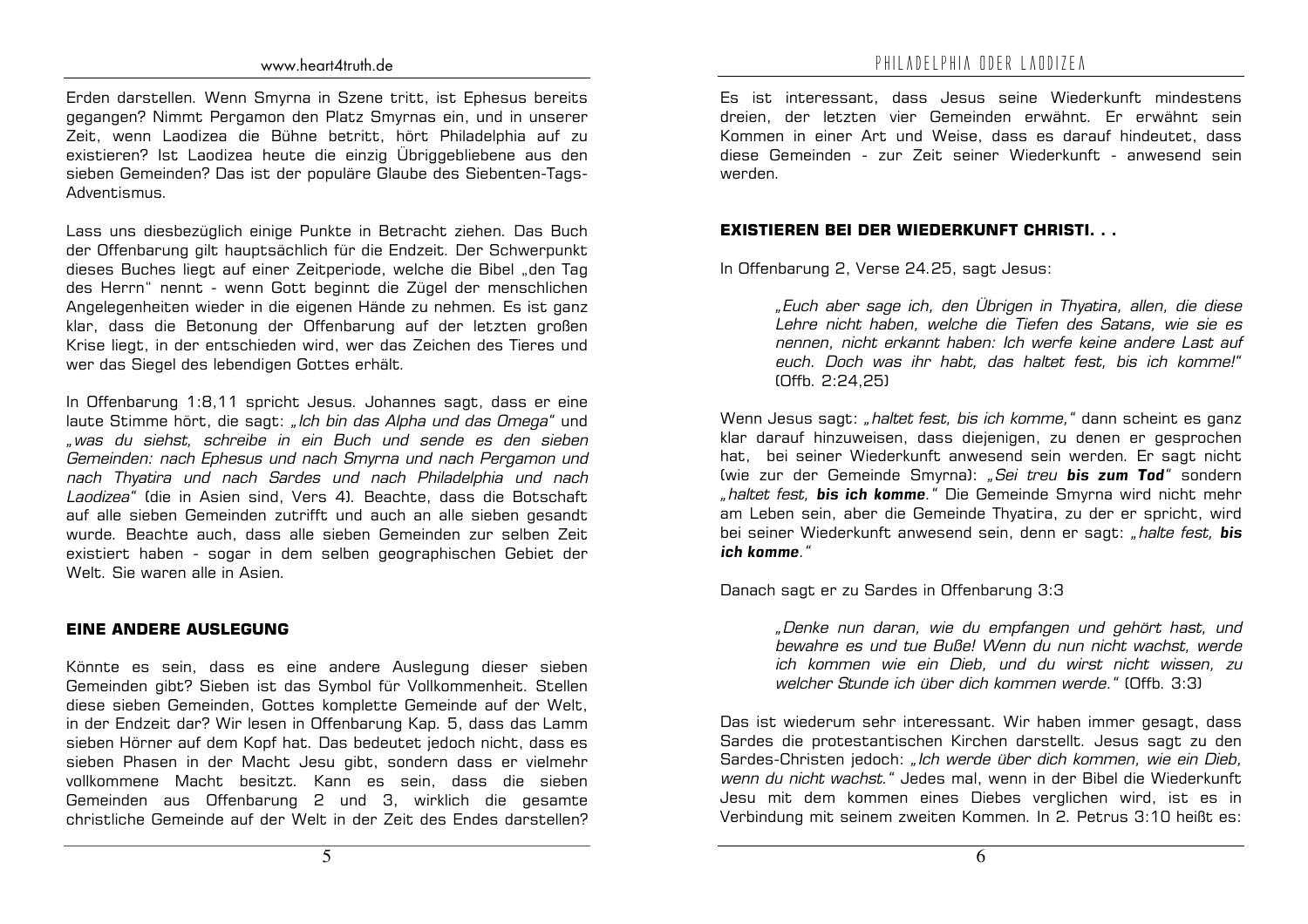"Es wird aber der Tag des Herrn kommen, wie ein Dieb;" genauso in 1. Thessalonicher 5:2 heißt es: "Denn ihr selbst wisst genau, dass der Tag des Herrn so kommt, wie ein Dieb in der Nacht;" und in Vers 4; "Ihr aber, Brüder, seid nicht in Finsternis, dass euch der Tag wie ein Dieb ergreife;" In Matthäus 24 sagt Jesus: "Das aber erkennt: Wenn der Hausherr gewusst hätte, in welcher Wache der Dieb kommt, so hätte er wohl gewacht und nicht zugelassen, dass in sein Haus eingebrochen wird." (Matth. 24:43)

Er unterweist uns also, auf seine Rückkehr so zu warten wie auf das Kommen eines Diebes.

In dieser Botschaft an Sardes also, in Offenbarung 3:3, ist Jesu Bezugnahme auf Sardes - zu kommen, wie ein Dieb - deutlich ein Hinweis auf sein zweites Kommen. Die Gemeinde, von der er redet, wird unter den Lebenden sein, wenn Jesus wiederkommt, aber sie wird eine Gemeinde sein, die überrascht wird.

Sehen wir uns etwas sehr interessantes in der Botschaft zu Philadelphia an: Nach Thyatira, kommt Sardes, dann Philadelphia. Es wird von allen Adventisten angenommen, dass Philadelphia die Periode der großen Erweckung darstellt - von der Zeit der Millerbewegung, bis zu den frühen Anfängen der STA-Gemeinde. Philadelphia bedeutet brüderliche Liebe. Diejenigen, die in dieser Zeit lebten, beschrieben diese Bewegung als gezeichnet von großer brüderlicher Liebe, großer Zuneigung zueinander und großem Eifer für das Werk Gottes. Eigentlich sagte Ellen White, dass es die größte Erweckung war, seit der Zeit der Apostel. Das ist eine starke Aussage, doch ich vermute, dass nur diejenigen, die es miterlebt hatten, verstehen konnten, wie es war. Sie weist darauf hin, dass diese Erweckung sogar größer war, als die protestantische Reformation.

Beachte, dass Jesus in Offenbarung 3:11 zu Philadelphia sagt: "Siehe, ich komme bald; halte, was du hast, dass niemand deine Krone nehme!" Also wir sehen, dass Jesus sein Kommen auch in seiner Botschaft an die Gemeinde Philadelphia erwähnt. Er sagt: "Ich komme bald, halte fest, was du hast." Wieder ist das eine eindeutige Botschaft an Menschen, die am Leben sind. Es kann keine Botschaft an Tote sein. Was würde die Aufforderung. "Siehe, ich komme bald". für einen toten Menschen bedeuten?

Denn allen Menschen, die seit den Tagen Adams bis hin zu dem letzten Christen, der auf dieser Erde sterben wird, wird die Zeit von ihrem Tod bis zum Kommen Jesu, wie ein Augenblick vorkommen. Adam starb vor über fünftausend Jahren, doch wenn er am Tage der Auferstehung wieder lebendig wird, wird es ihm erscheinen, als wäre nur eine Sekunde verstrichen. Genauso würde es mir ergehen, wenn ich heute sterben würde. Es wird mir erscheinen, wie ein Augenblick und ich werde nichts wissen von all den Jahren die vergangen sind, während ich geschlafen habe. Wenn Jesus also sagt: "Siehe, ich komme bald," dann muss er zu Menschen sprechen, die sehen können, dass die Zeit schnell vorbeigeht. Es wird für einen toten Christen nichts bedeuten. Deshalb wird Philadelphia ganz klar anwesend sein, wenn Jesus wiederkommt. Wir werden es gleich noch klarer sehen.

Soll das heißen, dass die geschichtliche Auslegung der sieben Gemeinden falsch ist? Die Wahrheit ist, wenn wir die sieben Gemeinden sorgfältig studieren, dann sehen wir, dass sie wirklich in die geschichtliche Schablone passen. Könnte es sein, dass wir diese Prophezeiung aus mehreren Blickwinkeln betrachten sollten?

Während der Periode der katholischen Supermacht hatten wir die Thyatira-Periode. Mit dem Beginn der Reformation kam die Sardes-Periode. Aber löste sich die römisch-katholische Kirche etwa auf, als Sardes begann? Gab es plötzlich keine Katholiken mehr in dieser Kirche, als die protestantische Reformation einsetzte? Gibt es denn heute noch Christen in der katholischen Kirche? Hörte die römischkatholische Kirche auf zu bestehen, als die protestantische Reformation begann oder blieben Katholizismus und Protestantismus nebeneinander bestehen? Die Wahrheit ist, dass sie sogar heute noch genauso Seite an Seite existieren.

**Dasselbe** geschah in der Zeit der großen Advent-Erweckungsbewegung im Jahre 1833. Als diese Bewegung begann, fingen Adventisten an zu predigen, und die protestantischen Kirchen erlitten einen moralischen Fall. Heißt das, dass in diesen Kirchen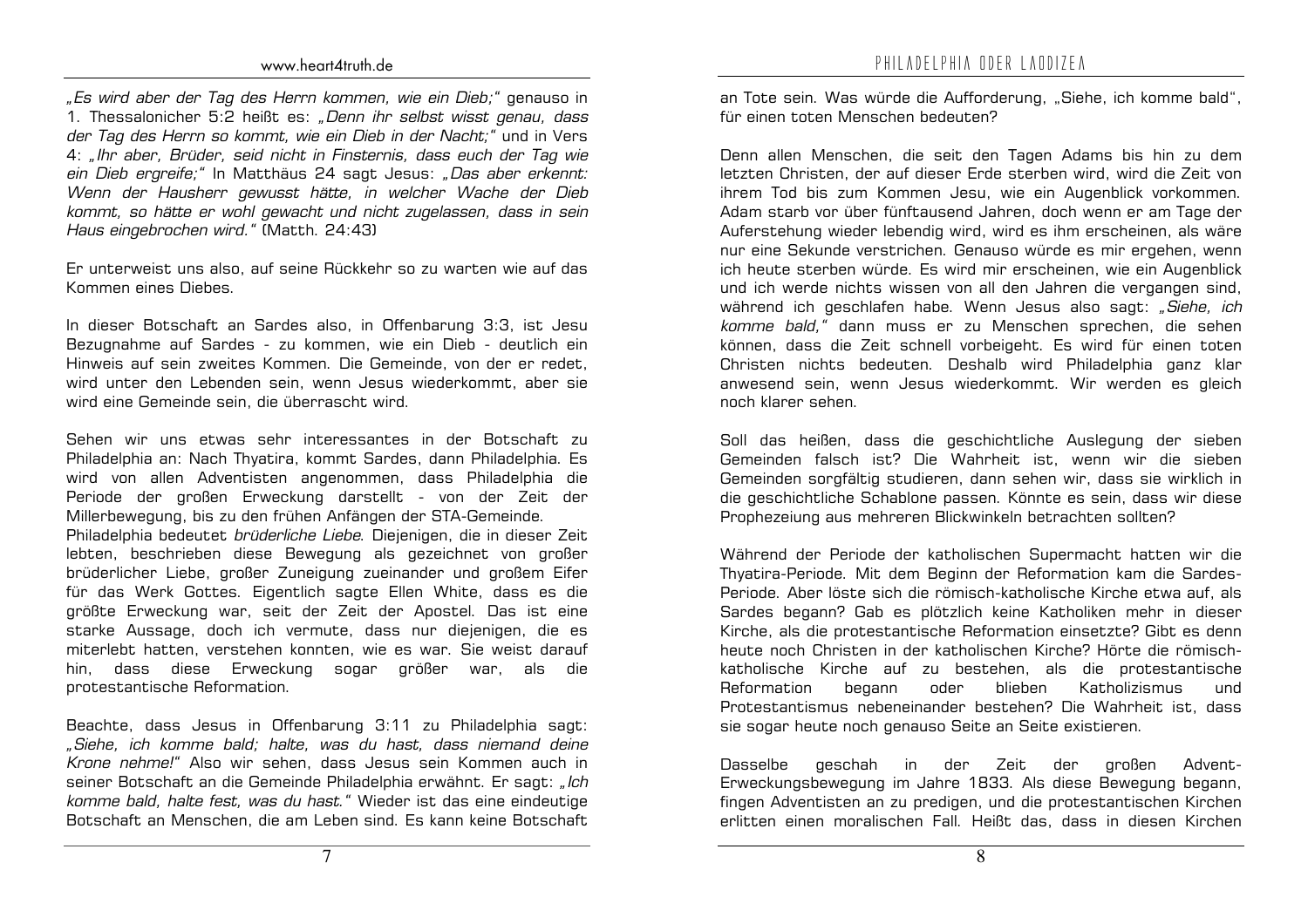keine Christen mehr waren? Ellen White sagte selbst, dass der Großteil von Gottes Volk sich immer noch in diesen Kirchen hefindet. die wir Babylon nennen.

Hier haben wir also die Adventbewegung, die protestantischen Kirchen und die katholischen Kirchengruppen, Seite an Seite existierend, und mit Gottes Volk in jeder dieser drei Kirchen. Der Großteil des Volkes Gottes war zu diesem Zeitpunkt in der Adventbewegung, doch Gott hatte immer noch Leute in den protestantischen Kirchen und der katholischen Kirche.

#### **EINE FEHLERFREIE GEMEINDE**

Aus der letzten Gemeinde heraus, werden die 144.000 kommen, ein Volk, das vollkommen ist - ohne Fehler oder Makel, ohne Runzel oder Flecken oder desgleichen (Offb. 14:5). In der letzten Generation wird Gott ein Volk vervollkommnen, das die Vollständigkeit der Versöhnung mit Gott erfahren wird.

Es sind nur zwei unter den sieben Gemeinden. die als Vollkommen beschrieben werden können. Es sind die zwei Gemeinden, in denen Jesus keinen Fehler findet. Es sind Smyrna und Philadelphia. Smyrna scheint eine Gemeinde der Märtyrer zu sein, denn Jesus sagt zu ihr: "Sei getreu, bis an den Tod, so will ich dir die Krone des Lebens geben." Er spricht über Bedrängnis, die Smyrna zehn Tage lang erleidet, und rät ihr: "Sei getreu bis an den Tod." An Philadelphia richtet Jesus ebenfalls nur Ratschläge. Nicht ein Wort der Zurechtweisung an Philadelphia, und zum Schluss sagt Jesus noch: "Halte fest, was du hast." Davor sagt er zu Philadelphia sogar: "Du hast mein Wort von der Geduld bewahrt." Vergessen wir nicht, dass nur die 144.000 vollkommen sein werden!

Als Gegenüber gibt es zwei Gemeinden, in denen Jesus nichts Gutes finden kann. Eine von ihnen ist Sardes. Das Beste, was Jesus zu Sardes sagen kann, ist, dass es **Einige** gibt in Sardes, die ihre Kleider nicht besudelt haben. "Die werden mit mir einhergehen in weißen Kleidern, denn sie sind's wert." Doch generell spricht er dies zu Sardes: "Du hast den Namen, dass du lebst, und bist tot. Werde PHILADELPHIA ODER LAODIZEA

wach und stärke das andere, das sterben will." Aber er findet in Sardes wenigstens einige, die ihre Kleider nicht besudelt haben.

Die andere Gemeinde, von der er nichts gutes sagen kann, ist Laodizea. Wir wurden gelehrt, zu glauben, dass Laodizea Gottes End-Zeit-Gemeinde sei. Die Gemeinde, die vollkommen sein wird und aus der die 144.000 - ohne Fehler. Makel oder Runzel - kommen werden, doch Laodizea ist die Gemeinde, in der Jesus nichts Gutes finden kann. Tatsache ist, dass er zu Laodizea ganz deutlich sagt; "Ich werde dich ausspeien aus meinem Munde" (Offb. 3:16). Wieso sagt er so etwas zu einer Gemeinde, die vollkommen sein wird? Wenn diese Gemeinde, die Gemeinde der 144.000 ist, wieso sagt Jesus dann: "Ich werde dich ausspeien aus meinem Munde, weil du lauwarm bist?" Das Beste, das er zu Laodizea sagen kann ist: "Ich rate dir." Er gibt ihr Rat, doch kein prophetisches Wort oder irgend ein Zeichen, dass Laodizea jemals die Sympathie Christi erlangen wird.

Es stellt sich jedoch noch eine andere Frage. Laodizea ist zu einem Synonym für lauwarm geworden. Wenn du sagst, dass jemand ein Laodizeaner ist, dann meinst du damit eigentlich, dass diese Person lauwarm, träge, selbstgerecht, und nicht eifrig ist in seinem Christsein. Angenommen, jemand ist im Laodizea-Zustand. Er erkennt seinen Zustand jedoch und bereut. Ist er dann immer noch lauwarm? Nein. Er ist jetzt ein heißer Christ! Kann man von dieser Person dann noch sagen, er sei ein Laodizeaner? Ist es überhaupt möglich, dass die Gemeinde Laodizea jemals zu einer heißen, eifrigen, lebendigen, christlichen Gemeinde wird? Laodizea wird immer die Gemeinde sein, die Jesus aus seinem Munde ausspeit.

#### PHILADELPHIA UND DIE 144.000

Tatsache ist, dass es überzeugende Beweise dafür gibt, dass Gottes Gemeinde der Übrigen, in den letzten Tagen, nicht Laodizea ist, sondern in Wirklichkeit Philadelphia! Wie kommen wir zu dieser Behauptung? Es gibt viele Beweise in den Schriften von Ellen White und in der Bibel, die diese Behauptung unterstützen. Lass uns einige dieser Beweise untersuchen.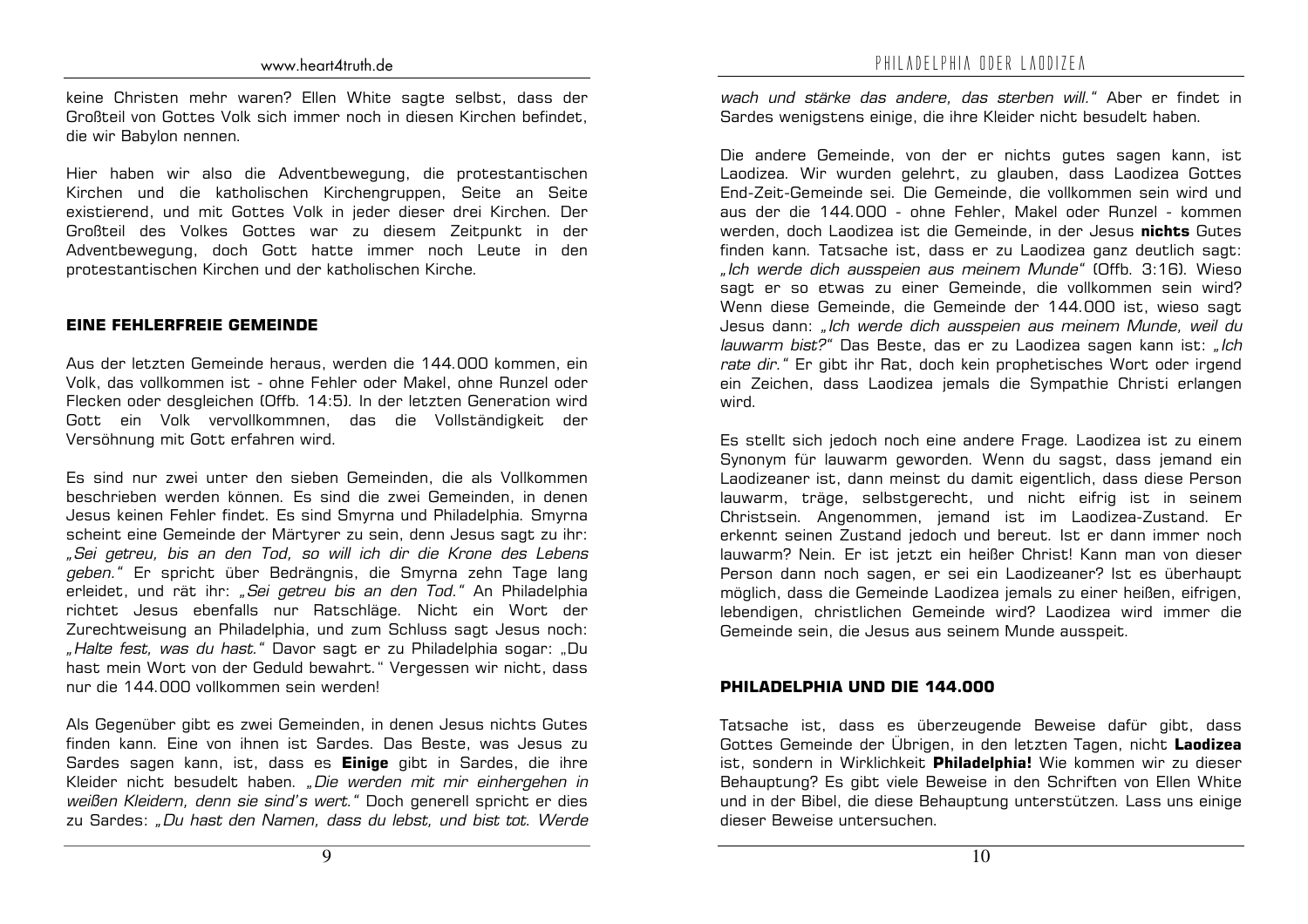In Offenbarung 3:12, wird zu Philadelphia gesagt:

"Wer überwindet, den will ich machen zum Pfeiler in dem Tempel meines Gottes, und er soll nicht mehr hinausgehen, und ich will auf ihn schreiben den Namen meines Gottes und den Namen des neuen Jerusalem, der Stadt meines Gottes. die vom Himmel herniederkommt von meinem Gott, und meinen Namen, den neuen." (Offb. 3:12)

Beachte, dass Jesus drei Merkmale auf die Philadelphianer schreiben wird.

- [1] Den Namen Gottes
- (2) Den Namen des neuen Jerusalem
- (3) Jesu neuen Namen

Auf Seite 13 des Buches "Frühe Schriften," und auch auf Seite 15 des kleinen Büchleins "Ein Wort an die kleine Herde," schreibt Ellen White folgendes:

> "Die 144.000 waren alle versiegelt und vollkommen vereinigt. An ihren Stirnen war geschrieben: Gott, neues Jerusalem, und ein herrlicher Stern an ihren Stirnen enthielt, Jesu neuen Namen."

Das sind genau die selben Merkmale, die Jesus den Philadelphianern versprach.

Also haben sowohl die 144.000 als auch die Gemeinde Philadelphia die Worte: "Gott, neues Jerusalem und Jesu neuen Namen," auf sich geschrieben stehen. Das weist darauf hin, dass es sich um die selben Menschen handelt. Doch es gibt noch mehr überzeugende Beweise. In Offenbarung 3:12 sagt Jesus: "Wer überwindet, den werde ich im Tempel meines Gottes zu einer Säule machen, und er wird nie mehr hinausgehen; ... " Und dann sagt er zu Philadelphia. ", Den werde ich im Tempel meines Gottes zur Säule machen." Jesus sagt von den 144.000 in Offenbarung 7:15, dass sie Tag und Nacht Gott dienen werden in seinem Tempel, und gemäß Offenbarung 3:12 wird Philadelphia zu Säulen im Tempel Gottes gemacht, und das weist wieder darauf hin, dass es dieselben Menschen sind.

In Frühe Schriften, auf Seite 17, spricht Ellen White von sich selbst und den  $144$   $000$ 

> "Als wir im Begriff waren, den Tempel zu betreten, erhob Jesus seine liebliche Stimme und sagte: "Nur die 144.000 betreten diesen Ort", und wir riefen: "Halleluja!"

Ganz klar also, nur die 144.000 können den Tempel Gottes betreten, und wie wir in Offenbarung 3:12 sehen, sind es die Philadelphianer, die zu Säulen in Gottes Tempel gemacht werden. Sie sagt weiter auf der selben Seite: "Ich sah dort Steintafeln, in welche die Namen der 144.000 in goldenen Lettern eingraviert waren." Es ist also deutlich, dass die 144.000 diejenigen sind, die das Vorrecht haben werden, Gott zu dienen, in seinem Tempel. Sie werden zu Säulen gemacht in seinem Tempel, haben Eintritt in den Tempel und ihre Namen sind mit goldenen Lettern in Steintafeln eingraviert. Die selben Dinge, die die 144.000 bekommen werden, werden auch die Philadelphianer bekommen. Es sind zweifelschne dieselben Menschen

Es gibt jedoch noch viel mehr Beweise. Lass uns weitergehen zu Offb. 3:9. Jesus spricht hier wieder zu Philadelphia. Er sagt:

> "Siehe, ich werde schicken einige aus der Synagoge des Satans, die sagen, sie seien Juden, und sind's nicht, sondern lügen; siehe, ich will sie dazu bringen, dass sie kommen sollen und zu deinen Füßen niederfallen und erkennen, dass ich dich geliebt habe." (Offb. 3:9)

Jesus sagt hier, dass es eine Gruppe von Menschen gibt, die sagen, sie seien Juden, doch sie sind in Wirklichkeit die Synagoge Satans. sie sind Satans Leute, sie sind die Gemeinde Satans. Das ist wirklich erschreckend. Hier sind Menschen, die sagen sie seien Christen, sie sagen sie seien Juden, doch Jesus sagt sie sind es nicht. Er sagt, dass sie lügen. Sie sind in Wirklichkeit die Synagoge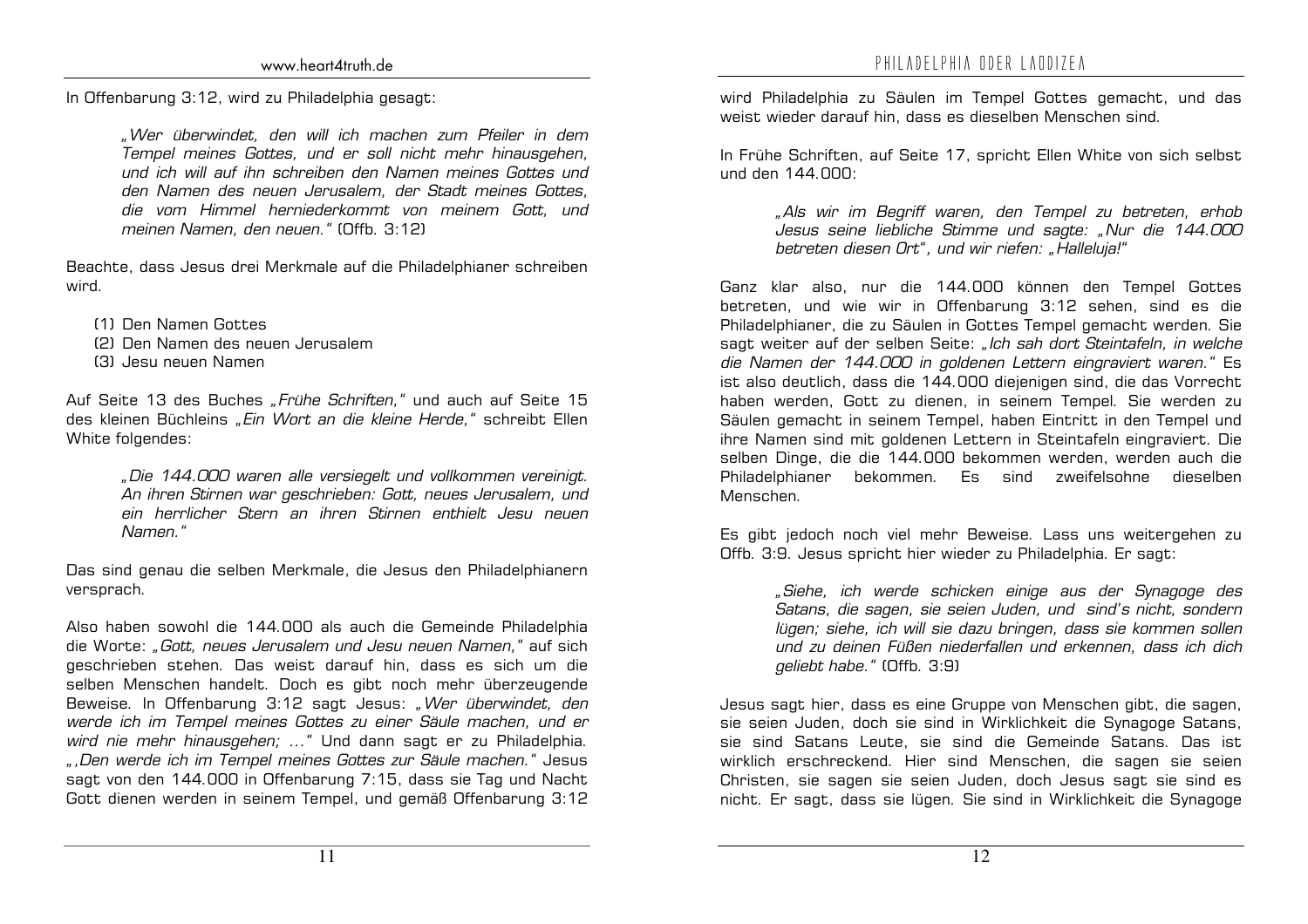Satans. Sie sind Satans Leute. Er sagt, dass diese Leute kommen werden, und vor den Füßen der Philadelphianer anbeten werden. Ellen White spricht von dieser Prophezeiung in Frühe Schriften, auf Seite 13. Sie sagt folgendes:

> "Die 144.000 waren alle versiegelt und vollkommen vereinigt. An ihren Stirnen war geschrieben: Gott, neues Jerusalem, und ein herrlicher Stern an ihren Stirnen enthielt Jesu neuen Namen. Über unseren glücklichen, heiligen Zustand wurden die Gottlosen zornig. Sie wollten ungestüm und gewalttätig über uns herfallen und Hand an uns legen, um uns ins Gefängnis zu werfen: wenn wir aber unsere Hände im Namen des Herrn ausstreckten, fielen sie hilflos zu Boden. Dann wusste die Synagoge Satans, dass Gott uns liebte, die wir einer des anderen Füße waschen und die Brüder mit dem heiligen Kuss grüßen konnten, und sie beteten zu unseren Füßen an."

Das ist genau das, was Jesus über Philadelphia sagt. Ellen White sagt, das wird den 144.000 passieren. Die Synagoge Satans kommt und betet zu den Füßen der 144.000 an. Die Synagoge Satans kommt und betet zu den Füßen der Philadelphianer an. Die Philadelphianer und die 144.000 sind dieselben Menschen!

Also existiert Philadelphia heute immer noch! Und wenn wir ein wenig nachdenken, dann sollten wir erkennen, dass es logisch und folgerichtig ist. Das Buch der Offenbarung spricht hier nicht von menschlichen Gemeinschaften, und auch nicht von physischen oder organisatorischen Strukturen. Falls heute Menschen existieren, die zu den Prinzipien Philadelphias halten, die da sind: Brüderliche Liebe und Eifer für die Wahrheit Gottes, können wir trotzdem sagen, dass Philadelphia bereits vergangen ist? Auf keinen Fall. Eines der Dinge, die Jesus in Offb. 3:8 über Philadelphia sagt, ist dies:

"Ich kenne deine Werke. Siehe, ich habe vor dir eine Tür aufgetan, und niemand kann sie zuschließen;" (Offb. 3:8)

Philadelphia hat eine offene Tür vor sich, doch was ist diese offene Tür? Es ist die Tür zum allerheiligsten Ort des himmlischen Heiligtums. Die Botschaft der Versöhnung ging zuerst an die Gemeinde Philadelphia - die Botschaft von der Erfahrung, die durch den Dienst Christi im Allerheiligsten des himmlischen Heiligtums verfügbar geworden ist. Philadelphia hatte eine offene Tür vor sich. Es war die Tür zur Erfahrung der Vollkommenheit. Das ist die Bedeutung der offenen Tür, der Tür zum Allerheiligsten des himmlischen Heiligtums, der Tür zu dem letzten Dienst Christi im himmlischen Heiligtum. Philadelphia hat diese offene Tür vor sich, und Jesus sagt, dass sie niemand schließen kann. Philadelphia hat diese Chance, und wenn es noch irgendwo Christen gibt, die an diesen Dienst Christi im Allerheiligsten glauben, dann steht diese Tür immer noch offen für sie und bietet die Gelegenheit, durch Christus Vollkommenheit zu erlangen. Solange es Menschen gibt, die das glauben, kann Philadelphia nicht vergehen.

Ich möchte auch noch auf folgendes hinweisen. Es gibt heute immer noch Christen auf der Welt, die das glauben, was die frühen Adventisten geglaubt haben. Menschen, die diese Wahrheiten unverdünnt und unverfälscht, immer noch glauben. Sie haben die Lehren der Pioniere nicht verworfen. Sie halten fest am Glauben der Pioniere über die Natur Gottes und seiner Identität und sind somit ein Teil der Gemeinde Philadelphia - ein Teil der Philadelphia-Bewegung. Diejenigen, die die Lehre von der "Trinität" (Dreieinigkeit) angenommen und die Lehren der Philadelphia-Pioniere über die Identität Gottes verworfen haben, dringen immer weiter zurück in die Arme von etwas, was uns besser bekannt ist als Laodizea. Die frühe Adventgemeinde wird als fehlerfreie Gemeinde mit Philadelphia identifiziert. Es besteht kein Zweifel, dass diejenigen, die sich vom Glauben dieser Gemeinde entfernt haben, nicht fehlerlos sein können.

#### DIE WAHREN ÜBRIGEN

Die Vorstellung, dass Laodizea Gottes Endzeit-Gemeinde darstellt, ist ein Irrtum. Die Grundlegung dieser falschen Lehre kommt aus der Tatsache, dass Ellen White seit ca. 1852 ständig gesagt hat, dass sich die Gemeinde im Laodizea-Zustand befindet. Wenn ständig negatives über dein Benehmen gesagt wird, dann hast du im Grunde zwei Möglichkeiten: Du hörst entweder auf dich negativ zu benehmen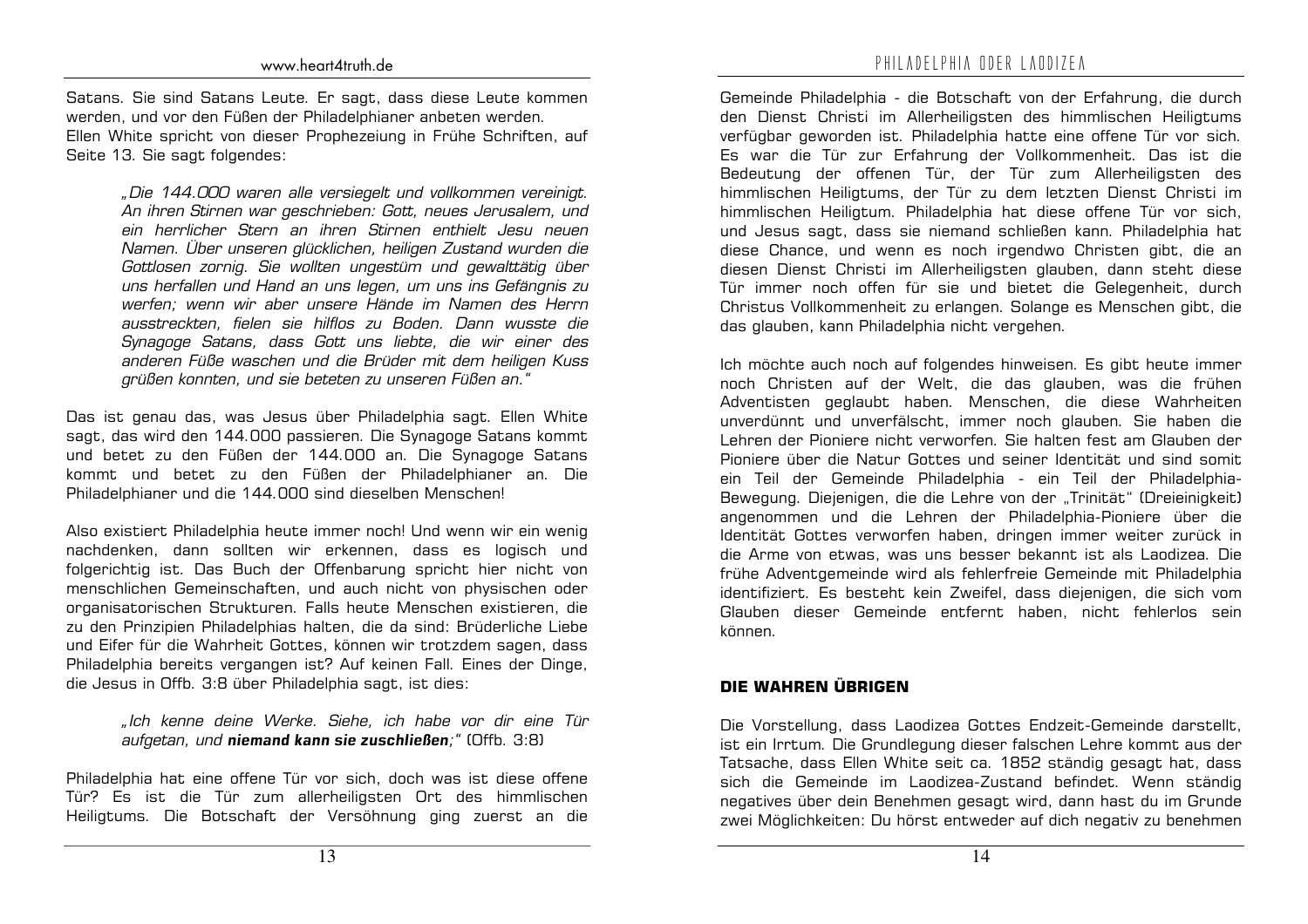oder du änderst dein Denken, so dass du den Namen den man dir gibt akzeptierst. Wenn ich zu einem Schwein sage: "Du bist ein schmutziges Tier," dann könnte das Schwein versuchen sich zu ändern. Es könnte zwar versuchen sich zu ändern, aber wenn es sich doch nicht ändert, oder sich nicht ändern will, dann überzeugt es sich halt eben selbst, dass "schmutzig sein" eigentlich etwas Gutes ist. Wenn ich dann sage: "Du bist schmutzig," dann sagt das Schwein: "Ja. ist es nicht wundervoll!" Es sieht diesen schlechten Namen einfach als etwas Gutes an.

Das ist genau das, was die STA-Gemeinde getan hat. Ellen White sagte so oft, dass sich die Gemeinde im Laodizea-Zustand befindet, dass sie lauwarm ist und dass die Gemeinde von Gott abgefallen ist. dass die Adventistische Gemeinschaft um die Tatsache nicht herum kam, dass sie den Laodizea-Zustand darstellte, weil es so oft gesagt wurde. Doch anstatt sich zu ändern, betrog sich die Gemeinde selbst mit dem Glauben, dass Laodizea etwas Gutes sei. Sie hat angefangen zu lehren, dass man Laodizea akzeptieren müsse und ein Laodizeaner zu sein, etwas wundervolles sei. Welch schrecklicher Zustand das doch ist. Genau genommen ist es die größte aller Täuschungen.

Gottes wahre Gemeinde in der Endzeit ist keine Gemeinschaft. sondern es sind Menschen, die am Glauben, am Geist und an den Prinzipien der frühen Philadelphianer festhalten. Sie sind es auch, die eine offene Tür vor sich haben und die letztendlich die Vollkommenheit erfahren werden. Aus ihnen werden die 144.000 kommen. Das werden diejenigen sein, die in die Erfahrung der offenen Tür eingehen werden. Beachte was Offb. 3:10 über die Philadelphianer sagt:

> "Weil du mein Wort von der Geduld bewahrt hast, will auch ich dich bewahren vor der Stunde der Versuchung, die kommen wird über den ganzen Weltkreis, zu versuchen, die auf Erden wohnen." (Offb. 3:10)

Die beliebte Auslegung der Gemeinschaft der Siebenten-Tags-Adventisten lehrt, dass Philadelphia deshalb vor der Stunde der Versuchung bewahrt bleibt, weil alle Philadelphianer zur Ruhe gelegt wurden. Die Gemeinde Philadelphia ist vergangen und kann so vor der Stunde der Versuchung bewahrt werden, weil sie das Wort Jesu von der Geduld bewahrt hat. Das führt natürlich zu der Annahme, dass Laodizea durch die Stunde der Versuchung gehen und durch sie gereinigt wird.

In dem Satz "... werde ... ich dich bewahren," wird das Wort "bewahren" jedoch von dem griechischen Wort "tereo" (Strongs Greek Wörterbuch - #5083) übersetzt, was soviel bedeutet wie: "vor Verlust oder Schaden schützen, durch Hüten."

Dieses Wort und eine ähnliche Begebenheit taucht auch in Johannes 17:15 auf, wo Jesus sagt:

"Ich bitte dich nicht, dass du sie aus der Welt nimmst, sondern dass du sie bewahrst vor dem Bösen "Juhannes  $17:151$ 

Das Wort weist nicht auf ein Hinwegnehmen hin. Es sagt eher aus: "bewahrt werden während" der Stunde der Versuchung. Das führt zu der Annahme, dass Philadelphia während der Zeit der Trübsal da sein wird, und wenn Philadelphia wirklich die Gemeinde der 144.000 ist. dann muss das die Bedeutung des Verses sein, der aussagt, dass Philadelphia vor der Stunde der Versuchung bewahrt wird. In Offb. 7:14, heißt es von den 144.000:

"Diese sind's, die gekommen sind aus der großen Trübsal"  $[$ Offh  $7.14]$ 

Philadelphia wird bewahrt während der Stunde der Versuchung, die 144.000 kommen aus der großen Trübsal. Sie sind dieselben Menschen.

#### DIE SYNAGOGE SATANS

Lass uns noch ein Beweisstück aus den Schriften Ellen Whites untersuchen. Wir lasen auf Seite 13 von Frühe Schriften, wo Ellen White sagt, dass es die 144.000 sind, vor deren Füßen die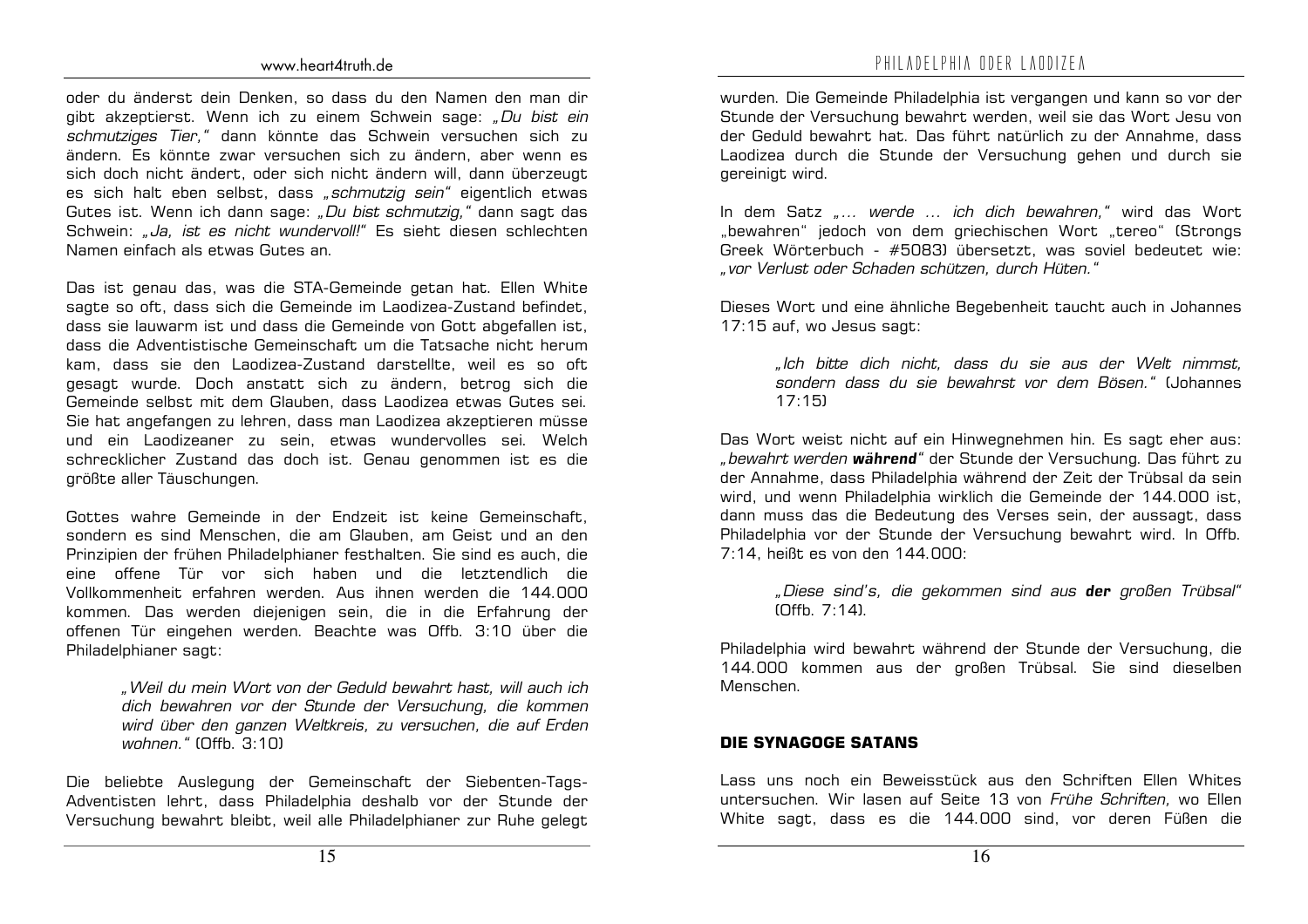Synagoge Satans anbeten wird. Offb. 3:9 sagt, dass die Synagoge Satans vor den Füßen der Philadelphianer anbeten wird. In "Ein Wort an die kleine Herde" schrieb Ellen White an Eli Curtis, der behauptete, dass die Synagoge Satans, die sich vor den Füßen der Heiligen beugt, schließlich auch gerettet wird, folgendes:

> "Sie meinen nun, dass die, die zu den Füßen der Heiligen niederfallen sollen (Offenbarung 3,9), zuletzt doch noch errettet werden. Hierin muss ich anderer Meinung sein, denn Gott hat mir gezeigt, dass diese Klasse aus Namensadventisten besteht, die abgefallen sind und "sich selbst den Sohn Gottes wiederum kreuzigen und für Spott halten". "In der Stunde der Versuchung" aber, die noch kommen soll, um eines jeden wahre Gesinnung zu offenbaren, werden sie erkennen, dass sie auf immer verloren sind, und dann werden sie, von Seelenangst überwältigt, zu den Füßen der Heiligen niederfallen." (Ein Wort an die kleine Herde S. 12)

Da sind ein paar einschlägige und kraftvolle Aussagen in diesem kleinen Abschnitt. Sie sagt, dass diese Leute Namensadventisten sind. Wie wir sehen können, geht das auf die Zeit der Stunde der Versuchung, die letzte große Prüfung, die noch kommen wird. Zukunft in den Tagen von Ellen White, Zukunft in unseren Tagen. Eine Stunde der Versuchung, die den ganzen Weltkreis versuchen wird. Sie ist noch nicht da, obwohl sie bereits fast vor uns ist. Ellen White bezieht diese Prophezeiung von der Gemeinde Philadelphia auf diese Zeit und sagt, dass diese Menschen, die vor den Füßen der Heiligen anbeten werden. Namensadventisten sind.

In unserer Zeit gibt es ganz klar nur eine Gruppe von Menschen, die als Adventisten bezeichnet werden können. In den Tagen Ellen Whites, gab es manchmal Ersten-Tags-Adventisten und diejenigen, die aus der großen Adventbewegung kamen, doch in unserer Zeit gibt es die Siebenten-Tags-Adventisten. Was ist interessant an der Tatsache, dass Jesus sagt: "Sie sagen sie seien Juden und sind's nicht." Das ist eine äußerst bewegende Aussage, weil das genau die Art und Weise ist, wie sich der durchschnittliche Siebenten-Tags-Adventist verhält. Sie lieben es zu sagen: "Wir sind Gottes Volk der Übrigen." Das könnte direkt ein Zitat von den Juden sein: "Wir sind

Abrahams Nachkommen," war eines ihrer Lieblingssätze. Man findet in der Welt kaum jemanden, der diesen Sinn von Exklusivität, dieses Gefühl Gottes besonderes und auserwähltes Volk zu sein, so sehr empfindet wie die Siebenten-Tags-Adventisten. Die zwei Artikel aus dem Review. die wir auf der ersten Seite zitiert haben, veranschaulichen das sehr gut.

Sie sagen sie seien Juden, doch Jesus sagt, sie sind's nicht, sondern lügen und es ist bemerkenswert, wie er sie bezeichnet. Er sagt, dass sie in Wirklichkeit die Synagoge Satans sind. Das sind derart furchtbare Worte, dass wir uns fürchten sollten sie auszusprechen, wenn sie nicht der Herr selbst gesagt hätte. Behandelt Gott auf diese Weise Namensadventisten? Wir sollten besser sehr vorsichtig sein und sicher gehen, dass wir auf Gottes Seite stehen.

Diese Stunde der Versuchung, während dessen Philadelphia bewahrt wird und während die Namensadventisten zu den Füßen der 144,000 anbeten werden, muss noch kommen. Wir sehen also deutlich, dass die Bibel lehrt, dass nicht Laodizea Gottes Volk in der Endzeit ist, sondern vielmehr Philadelphia. Es ist auch ziemlich klar. dass - um Philadelphianer sein zu können - du dich an denselben Geist, an dieselben Lehren, an denselben Glauben und dieselbe Einstellung halten musst wie jene frühen Philadelphianer. Die Frage, Brüder und Schwestern, ist die: Hast du denselben Geist, den die frühen Philadelphianer hatten? Hast du denselben Glauben, den iene frühen Philadelphianer hatten? Wir würden gut daran tun, uns selbst diese Fragen zu stellen.

#### **EINE VERLORENE GEMEINDE**

Zum Schluss möchte ich noch zwei Aussagen von Ellen White zitieren. Sie hat eine Menge Aussagen bezüglich der Gemeinde Laodizea gemacht, doch ich möchte nur zwei zitieren, von denen ich glaube, dass sie die Einstellung sehr gut zusammenfassen, die Ellen White bezüglich Laodizea hatte. Ich glaube, dass sich keiner, der diese Aussagen liest oder hört, mehr sicher fühlen kann mit der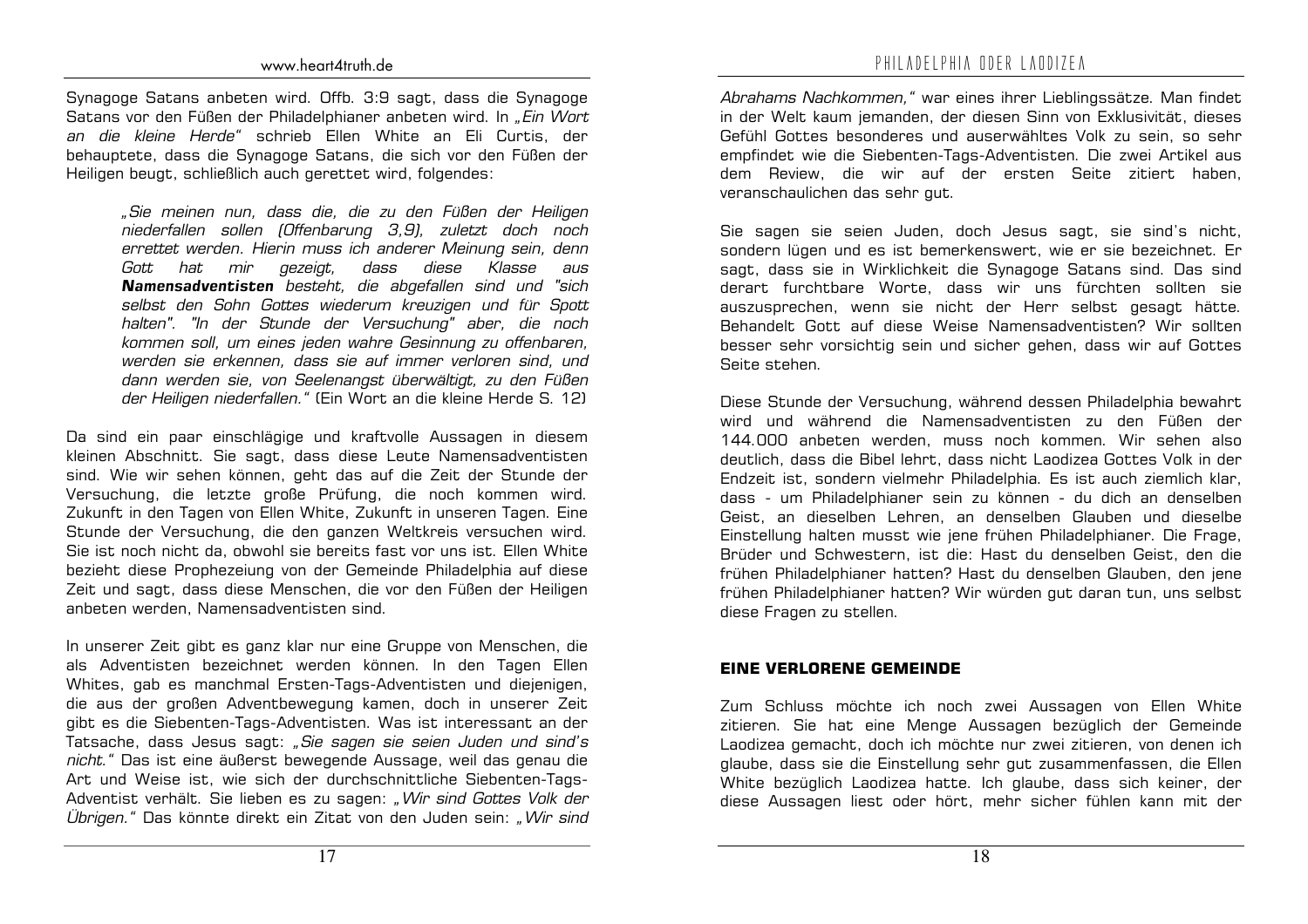Zusicherung: "Ich bin ein Laodizeaner." In Manuskript 156, geschrieben im Jahre 1898, sagt Ellen White:

#### "Die Gemeinde befindet sich im Landizea-Zustand, Die Anwesenheit Gottes ist nicht in ihrer Mitte."

Wir können klar sehen, dass - wenn sich ein Volk im Laodizea-Zustand befindet - Gott nicht in ihrer Mitte ist. Was bedeutet das für die Gemeinde? Wer kontrolliert sie? Wer beherrscht sie? Wer führt sie, wenn Gottes Gegenwart nicht in ihrer Mitte ist? Deine einzige Hoffnung ist, aus der Gemeinde Laodizea herauszukommen. Solange du in diesem Zustand bist, ist Gottes Gegenwart nicht in deiner Mitte. Und dennoch ist es verblüffender Weise etwas, worauf Adventisten stolz geworden sind. In einem anderen Artikel aus dem "Review and Herald, vom 19. August 1890" sagt Ellen White:

#### "Vom Zustand der Gemeinde, die von den törichten Jungfrauen dargestellt wird, spricht man auch als dem Laodicea-Zustand."

Die Frage lautet: Werden die törichten Jungfrauen jemals in das Reich Gottes hineingehen? Niemals! Die Klugen werden hineingehen, aber nicht, die Törichten!

Diese Aussagen machen deutlich, dass Laodizea niemals gerettet wird und dass diejenigen, die zu Laodizea gehören, verloren sind. Wenn ich und du gerettet werden wollen, müssen wir aus Laodizea herausgehen und müssen uns zu den klugen Jungfrauen gesellen, die jene Gemeinde darstellen, die gerettet wird.

Die sieben Gemeinden müssen viel mehr und viel aufmerksamer studiert werden, wenn wir jedoch glauben, dass Ellen White eine Botin Gottes war und die Visionen, die sie bekam, von Gott waren. dann sind wir gezwungen zu glauben, dass Gott ihr sehr lebhaft gezeigt hat, dass die Gemeinde der Übrigen, die Gemeinde der 144.000, die Gemeinde, die diese Versöhnung erfahren und vollkommen sein wird - Gottes Gemeinde in den letzten Augenblicken der Zeit - nicht Laodizea ist, sondern Philadelphia. Das gute für all diejenigen, die Laodizeaner sind, ist, dass Jesus sagt: "Tue Buße. Kaufe von mir Gold, das im Feuer geläutert ist." Wenn ein Laodizeaner

bereut, ist es klar, dass er nicht länger in Laodizea bleibt, sondern zu Philadelphia übertreten kann. Gott segne dich mein Freund, der du diesen Artikel liest. Ich bete, dass du durch die Gnade Gottes, einer von Philadelphia - Gottes Gemeinde der letzten Tage - sein wirst.